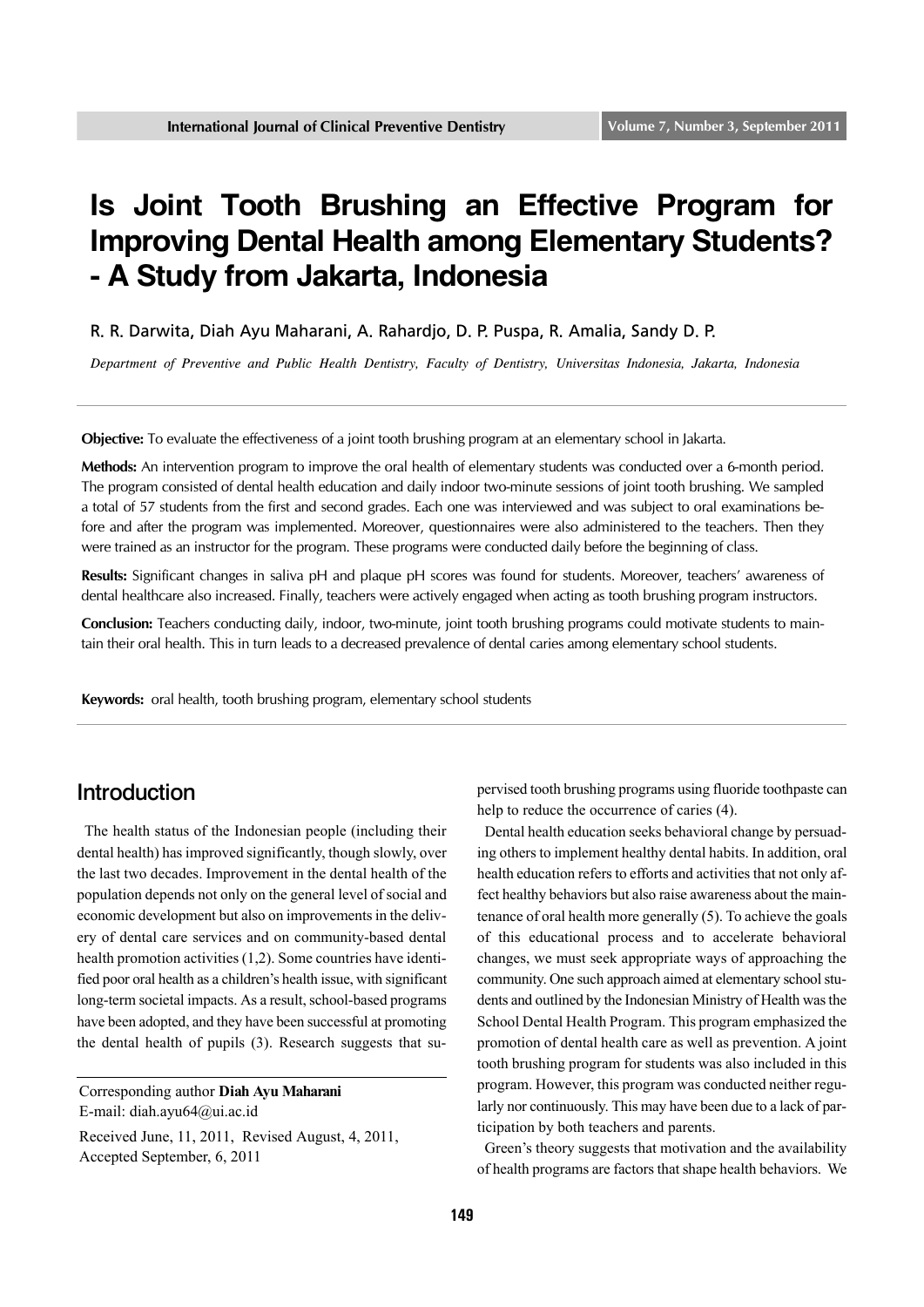reasoned, therefore, that a continuous dental health education program coupled with a comprehensive joint tooth brushing program that was conducted in the schools could improve the oral hygiene of students. Moreover, such a program could also lead to decreased DMF-T (Decayed Missing Filling-Tooth) scores (6). That said, an effective and sustainable approach to tooth brushing remains to be developed for the School Dental Health Program. Consequently, this research sought to implement a suitable intervention program in Jakarta that would raise awareness about the importance of maintaining oral health while motivating elementary school students and their teachers to prevent dental and oral diseases.

### Material and Methods

 This research represents a longitudinal study conducted at a primary school in Jakarta from July 2009 to January 2010. Our sample was composed of 57 students from the first and second grades. For this study, school officers were selected as subjects in light of their high cooperativeness. In addition, their teachers were also interviewed. Moreover, this study involved an intervention: a two-minute joint tooth brushing session carried out each day in the classroom before classes began. Students were instructed in matters of informed consent and were socialized into the program itself. Finally, the parents of the students completed both informed consent forms and questionnaires to assess their own behaviors related to oral health maintenance.

 Oral examinations of the students were also performed. The examination consisted of obtaining DMF-T, plaque and saliva pH scores as well as interviews to assess the students' knowledge and their habits related to oral health maintenance. The extent and severity of tooth decay was measured by a universally adopted measurement, the DMF-T index. Damage caused by decay to a tooth is irreversible. The following represent the possible visible states of a decayed tooth: decayed and left untreated (DT), missing (i.e., extracted due to decay) (MT), or filled (FT). An individual's total number of teeth affected by tooth decay is the sum of DT+MT+FT, known as the DMF-T value (6). A measurement of plaque pH was done using the Plaque-Check+ pH kit. In an effort to standardize the sites of collection and to minimize the variation in pH among subjects, plaque was obtained only from the buccal surface of maxillary posterior teeth. A compatible excavator was used to collect the plaque samples. The plaque samples were then checked using the disclosing test provided by the Plaque-Check + pH Kit. Finally, a Saliva-Check Buffer kit was used to measure the pH of the saliva (7).

 Before student behavior data were collected, the validity and reliability of the questionnaires to be employed were checked. After some initial oral examinations, teachers were trained to

provide dental health education to their students and underwent the two-minute, single rinse, tooth brushing method that the students would have to do each day before the beginning of class. Using flipcharts and phantoms, teachers were taught to explain the tooth brushing program to their students. The program itself took five minutes before class to complete. This daily, indoor, two-minute joint tooth brushing program was conducted for six months. All data gained from the oral examinations and the interviews were statistically analyzed using SPSS 16.

#### **Results**

 The faculty of Dentistry in the Department of Preventive and Public Health Dentistry at the University of Indonesia delivered the dental health promotion and prevention programs to the dental students. The program was designed, consent and baseline data were obtained, and the program of daily in-school tooth brushing and in-class education was initiated. Essentially, a health-promoting pilot school was established; both teachers and children were engaged in the program. Oral health improved and the emergence of new knowledge and practices was evident.

 Table 1 shows that only 8 of 57 students had DMF-T scores of 0. Meaning that only 14% of students did not have dental caries. Forty-two students had DMF-T scores that ranged from 1 to 3. A majority of the sample (86%) exhibited decay, that is, 1 to 3 dental caries per person, and 86% of students had dental caries. Moreover, Table 2 indicates that there were significant changes ( $p < 0.001$ ) from before to after the program was implemented with respect to both mean plaque pH scores and students' behavior. In addition, there were only slight increases in mean scores for saliva pH and for the buffering capacity of the saliva. Table 3 highlights the significant mean score changes in the knowledge, attitudes, actions and behaviors of the teachers  $(p<0.001)$  from before to after the implementation of the six-month joint tooth brushing program.

**Table 1.** Frequency distribution of student DMF-T scores based on sex

|             | Sex           |      |        |      |  |
|-------------|---------------|------|--------|------|--|
| DMF-T score | Male          |      | Female |      |  |
|             | N             | $\%$ | N      | $\%$ |  |
| 0           | 4             | 16   |        | 12.5 |  |
| $1 - 2$     | $\mathcal{P}$ | 8    | 5      | 15.6 |  |
| >3          | 19            | 76   | 23     | 71.9 |  |
| Total       | 25            | 100  | 32     | 100  |  |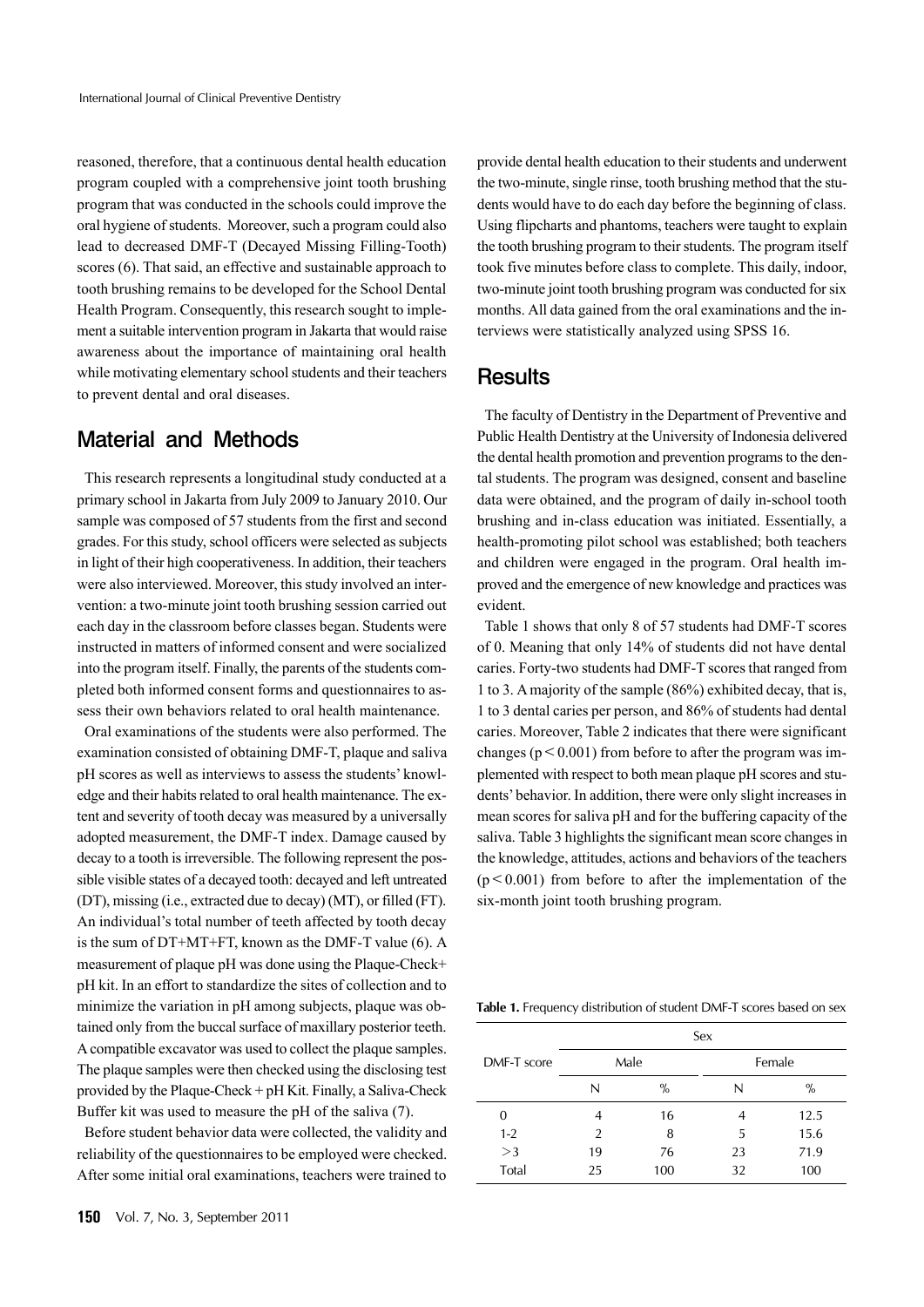**Table 2.** Mean scores before and after the tooth brushing program for plaque pH, saliva pH, saliva buffering capacity and student behavior

| Variable                  | Mean          |         |       |
|---------------------------|---------------|---------|-------|
|                           | <b>Before</b> | After   | р     |
| pH of plaque              | 6.133         | 6.474   | 0.000 |
| pH of saliva              | 6.688         | 6.802   | 0.104 |
| Saliva buffering capacity | 4.05          | 3.72    | 0.397 |
| Students' behavior        | 32.964        | 39.4211 | 0.000 |

**Table 3.** Mean scores before and after the tooth brushing program for teachers' knowledge, attitudes, actions and behaviors

# **Discussion**

 Dental caries is one of the most prevalent infectious diseases in Indonesia. More than half of all cases are left untreated (2), as demonstrated in this study by the low number of students who did not have caries. This high prevalence of caries might be due to a lack of dental health education or to poor awareness of oral health maintenance (8). That said, frequent sugar consumption and dental cleaning habits among children are also factors that could affect their oral health status. Children generally like to eat cariogenic foods such as candies and chocolates. Cariogenic foods dissolve with saliva and stick to tooth surfaces as pellicle. Ultimately, this pellicle forms dental plaque. Bacteria, especially *Streptococcus mutans*, the main etiology of dental caries, will reproduce in the dental plaque. If tooth brushing is not conducted regularly, this dental plaque will become increasingly mature and acidic. The acidic metabolic products of *Streptococcus mutans* will begin to abrade the dental enamel structure, causing it to demineralize (9).

 The initial data showed that the plaque pH mean score was almost in the critical range. This finding may have been a result of improper tooth brushing habits. Dental plaque had formed, matured and adhered to tooth surfaces longer than it should. The increasing amounts of acidic products derived from the bacteria's own metabolism generated lower plaque pH scores and led to a higher risk of caries (10,11). However, after 6 months, there were significant increases in plaque pH scores. This in turn could have been caused by regular tooth brushing (12,13). The habit of tooth brushing twice a day, after breakfast and before bed, is important in preventing the maturation of dental plaque on tooth surfaces, as plaque forms and matures within 24-48 hours. If students brush their teeth regularly, mature plaque would be mechanically and continuously rubbed off, and only immature plaque would remain on the tooth surface. This would help maintain children's scores within the normal range for plaque pH (14).

 After the intervention, the scores for the saliva pH increased, which may have been caused by the 6-month program. This in-

| Mean          |        |       |
|---------------|--------|-------|
| <b>Before</b> | After  | р     |
| 16.917        | 19.667 | 0.018 |
| 16.750        | 18.750 | 0.013 |
| 17.000        | 18.583 | 0.036 |
| 50.667        | 57.000 | 0.003 |
|               |        |       |

crease was not significant, and these scores may have been affected by the speed of saliva production. The age of the students ranged between six and eight years old. At this point in a child's growth and development, the salivary glands may not be fully developed, and thus, there is a lower velocity of saliva production, which could in turn influence the saliva pH. Moreover, the insignificant decrease in score for the buffering capacity of the saliva suggests that it could not be affected by external factors. Instead, the buffering capacity of saliva is likely affected by the velocity of saliva production, which varies between individuals (15). Therefore, the buffering capacity of saliva should not be used as a parameter for determining the success of the program.

 Regarding the students maintenance of their oral health, we witnessed significant improvements in their maintenance behavior, which may be the result of employing a program that actively involves teachers, intensifying the behavior-changing effects on students. The significant increase in students' oral health behaviors suggests that first and second grade students between the ages of six and eight years old were able to adopt new behaviors. At this stage, students are likely to believe the new information offered by their teachers. Thus, it is likely that they believed that regular tooth brushing conferred significant benefits for which they were also in need. We suggest that changes based on knowledge and interventions based positive attitudes and actions are likely to result in long-term positive oral health maintenance behaviors.

 The results showed that the behaviors of teachers toward oral health could be influenced by their knowledge, attitudes and habits. There was a significant increase in the behavior scores of teachers after the 6-month program was completed (p  $\leq$  0.05). This suggests that the teachers themselves had adopted new behaviors. The process of changing behavior starts with old behaviors but then proceeds through the following stages: awareness, interest, desire, trial, adoption, satisfaction and adoption of a new behavior. In light of this process, intraoral examinations were conducted and the teachers' knowledge of dental health education was assessed before the program began.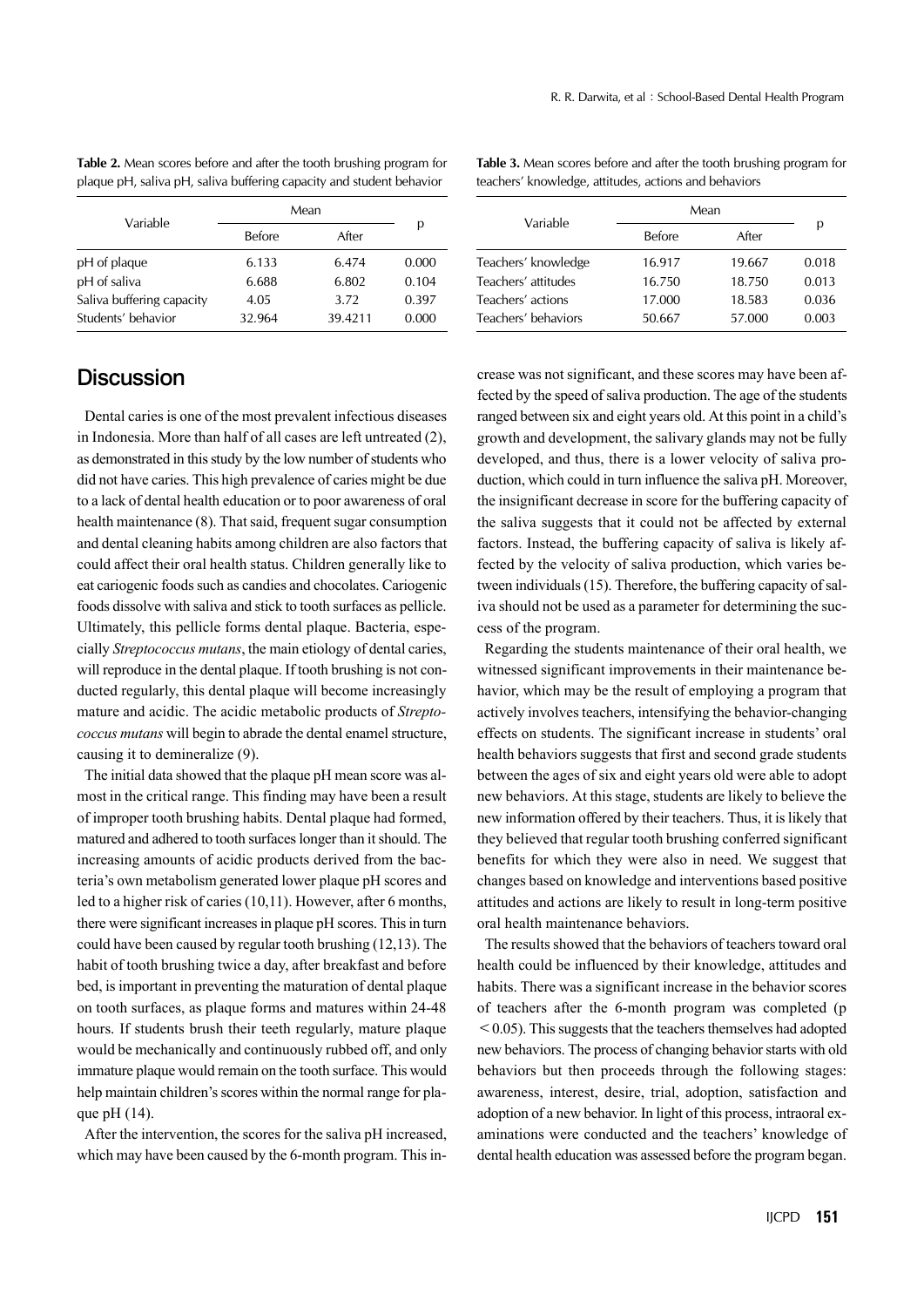This was done to increase the teachers' awareness of and interest in the significance of oral health. Following our intervention, the desire to improve their oral health was increased. Continuous motivation was also provided to the teachers through regular dental health education. After the program was implemented and adopted, teachers were satisfied with the outcomes and thus adopted new behaviors to maintain their oral health. The teachers came to feel that having healthy teeth was beneficial. Consequently, they sought to instruct their students on the importance of maintaining good oral health. The teachers encouraged and supported their students toward these ends; they played an important role in motivating students to maintain their own oral health. Finally, the prevalence of dental caries among elementary school students may decrease if a sustainable tooth brushing program is implemented.

 Despite these results, this study possessed several limitations. Although we examined an intervention program, our study did not employ a control group for purposes of comparison. The author only compared mean scores before and after the intervention for the same participants; thus, changes in mean scores could still have been due to factors other than the intervention. Additionally, the sample size employed was small, making it difficult to draw strong conclusions and leading to the potential for measurement bias. Nonetheless, the joint tooth brushing program is associated with positive effects on students and teachers, not only with respect to their greater awareness of dental health but also to the development good dental care behaviors.

# **Conclusion**

 To evaluate the effectiveness of a joint tooth brushing program at an elementary school in Jakarta. An intervention program to improve the oral health of elementary students was conducted over a 6-month period. The program consisted of dental health education and daily indoor two-minute sessions of joint tooth brushing. We sampled a total of 57 students from the first and second grades. Each one was interviewed and was subject to oral examinations before and after the program was implemented. Moreover, questionnaires were also administered to the teachers. Then they were trained as an instructor for the program. These programs were conducted daily before the beginning of class.

 1. A majority of the sample (86%) exhibited decay, that is, 1 to 3 dental caries per person, and 86% of students had dental caries.

2. Indicates that there were significant changes ( $p \le 0.001$ )

from before to after the program was implemented with respect to both mean plaque pH scores and students' behavior.

 3. Highlights the significant mean score changes in the knowledge, attitudes, actions and behaviors of the teachers (p  $\leq 0.001$ ) from before to after the implementation of the six-month joint tooth brushing program.

 Teachers conducting daily, indoor, two-minute, joint tooth brushing programs could motivate students to maintain their oral health. This in turn leads to a decreased prevalence of dental caries among elementary school students.

# Acknowledgments

 The authors gratefully acknowledge the support by the Universitas Indonesia and the Indonesian Ministry of Education.

# **References**

- 1. Maharani DA. Inequity in dental care utilization in the indonesian population with a self-assessed need for dental tretament. Tohoku J Exp Med 2009a;218:229-39.
- 2. Maharani DA. Perceived need for and utilization of dental care in Inonesia in 2006 and 2007: a secondary analysis. J Oral Sci 2009b;51:545-50.
- 3. Macnab AJ, Radziminski N, Budden H, et al. Brighter Smiles Africa--translation of a Canadian community-based health-promoting school program to Uganda. Educ Health (Abingdon) 2010;23:241-5.
- 4. Frazao P. Effectiveness of the bucco-lingual technique within a school-based supervised toothbrushing program on preventing caries: a randomized controlled trial. BMC Oral Health 2011;22: 11-5.
- 5. Kumar S, Motwani K, Dak N, Balasubramanyam G, Duraiswamy P, Kulkarni S. Dental health behavior in relation to caries status among medical and dental undergraduate students of Udaipur district, India. Int J Dent Hyg 2010;8: 86-94.
- 6. Kidd EAM. Essentials of Dental Caries. Thirds Edition. Oxford University Press. New York. 2005.
- 7. Ireland R. Clinical Textbook of Dental Hygiene and Therapy. Blackewell Publishing Company. UK. 2006.
- 8. Freudenthal, Jacqueline J, Bowen, Denis M. Motivational interviewing to decrease parental risk-related behaviors for early childhood caries. J Dent Hyg 2010;84:29-34.
- 9. Reynolds EC. Calcium phosphate-based remineralization systems: scientific evidence? Aust Dent J 2008;53:268-73.
- 10. Jamieson LM, Roberts-Thomson KF, Sayer SM. Dental caries risk indicators among Australian Aboriginal young adults. Community Dent Oral Epidemiol 2010a;38:213-21.
- 11. Jamieson LM, Roberts-Thomson KF, Sayer SM. Risk indicators for severe impaired oral health among indigenous Australian